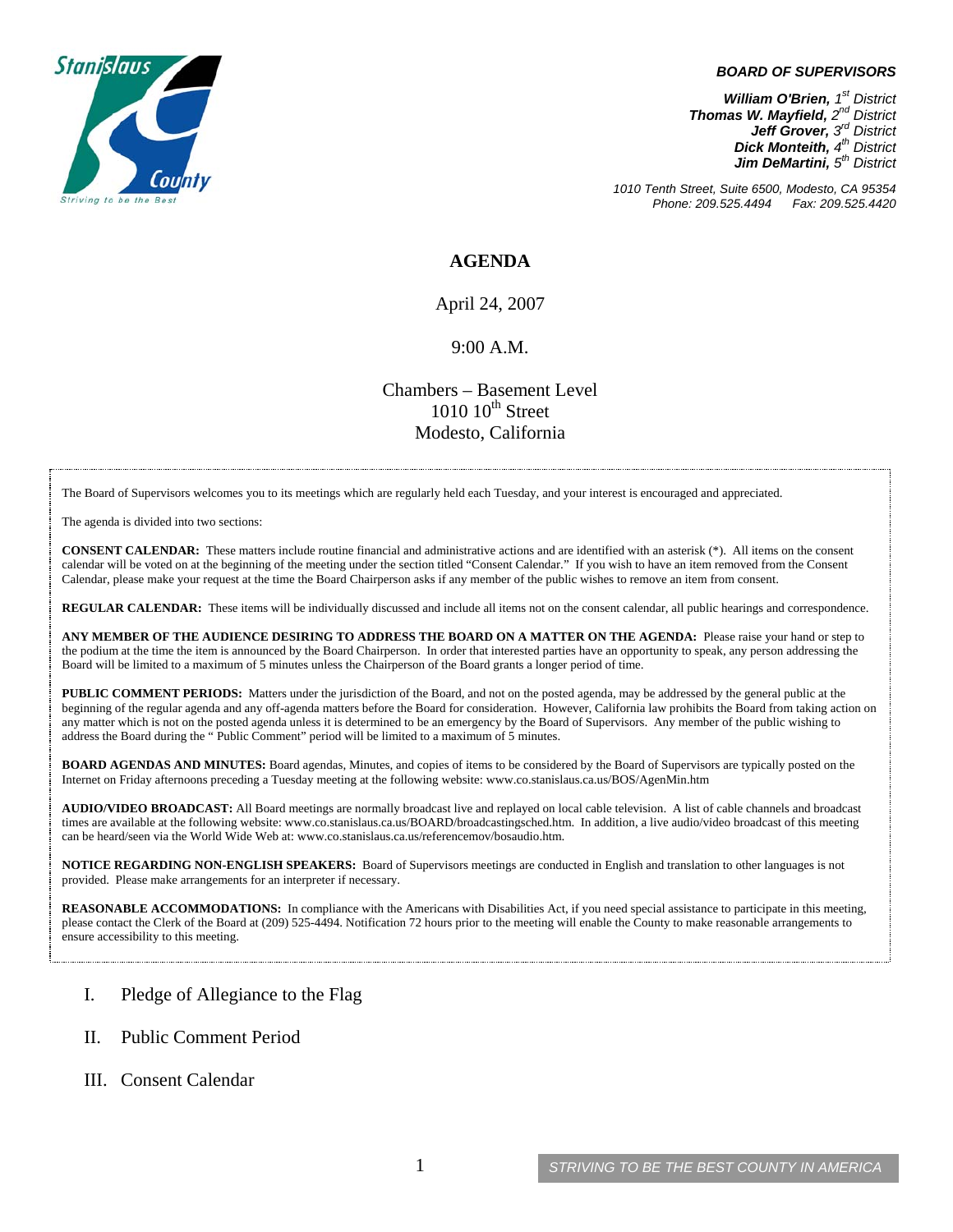# IV. Agenda Items

- A. Miscellaneous
- \* 1. Approval of the Minutes for April 17, 2007 ([View Item](http://www.co.stanislaus.ca.us/bos/minutes/2007/min04-17-07.pdf))
- \* 2. Acceptance of the Resignation of Ken DeVore from the Advisory Board on Substance Abuse Programs ([View Item](http://www.co.stanislaus.ca.us/bos/agenda/2007/20070424/A02.pdf))
- \* 3. Approval to Proclaim:
	- a. May 1, 2007 as Law Day in Stanislaus County ([View Item](http://www.co.stanislaus.ca.us/bos/agenda/2007/20070424/A03a.pdf))
	- b. May 2007 as Senior Citizen Month in Stanislaus County ([View Item](http://www.co.stanislaus.ca.us/bos/agenda/2007/20070424/A03b.pdf))
	- c. May 2007 as Elder and Dependent Adult Abuse Awareness Month in Stanislaus County ([View Item](http://www.co.stanislaus.ca.us/bos/agenda/2007/20070424/A03c.pdf))
- \* 4. Approval to Set a Public Hearing on May 15, 2007, at 6:40 p.m., to Consider the Appeal of the Planning Commission's Conditions of Approval Nos. 10, 11, 12, 43 and 44 for Use Permit No. 2006-36 – Fiscalini Cheese Company ([View Item](http://www.co.stanislaus.ca.us/bos/agenda/2007/20070424/A04.pdf))
- B. Chief Executive Office
- \* 1. Approval of El Solyo Water District Request to Reduce the Frequency From Annual to Biennial for the Required Financial Audit Report - Auditor-Controller ([View Item](http://www.co.stanislaus.ca.us/bos/agenda/2007/20070424/B01.pdf))
- \* 2. Approval to Accept the Stanislaus County Treasury Pool's March 2007 Monthly Investment Report - Treasurer-Tax Collector ([View Item](http://www.co.stanislaus.ca.us/bos/agenda/2007/20070424/B02.pdf))
- \* 3. Approval of the 2007-2008 Megabyte Automated Property Tax System Maintenance Agreement with Megabyte Systems, Inc. - Assessor ([View Item](http://www.co.stanislaus.ca.us/bos/agenda/2007/20070424/B03.pdf))
- \* 4. Approval of a Memorandum of Understanding with the City of Modesto Police Department for the Buckle Up Stanislaus Program from October 1, 2006 through September 30, 2008 and Adjust the Budget - Health Services Agency ([View Item](http://www.co.stanislaus.ca.us/bos/agenda/2007/20070424/B04.pdf))
- \* 5. Approval of a Contract with the State Department of Health Services for the Children's Dental Disease Prevention Program - Health Services Agency ([View Item](http://www.co.stanislaus.ca.us/bos/agenda/2007/20070424/B05.pdf))
- \* 6. Approval to Extend the Agreement with the California Department of Health Services for Medi-Cal Targeted Case Management (TCM) Provider Participation Agreement for the Period July 1, 2007 Through June 30, 2012 - Health Services Agency ([View Item](http://www.co.stanislaus.ca.us/bos/agenda/2007/20070424/B06.pdf))
- \* 7. Approval to Enter Into a Contract with Southwest Fence and Supply Company to Furnish and Install Non-Climb Fencing at the Frank Raines Regional Off-Highway Vehicle (OHV) Park - Parks and Recreation ([View Item](http://www.co.stanislaus.ca.us/bos/agenda/2007/20070424/B07.pdf))
- \* 8. Approval to Authorize the Installation of a Livestock Watering Facility and Associated Pipeline at Modesto Reservoir - Parks and Recreation ([View Item](http://www.co.stanislaus.ca.us/bos/agenda/2007/20070424/B08.pdf))
- \* 9. Approval of Final Completion and Acceptance of a Portion of Bid Package 6, Plaza and Sitework, and Related Matters for the Gallo Center for the Arts – Chief Executive Office ([View Item](http://www.co.stanislaus.ca.us/bos/agenda/2007/20070424/B09.pdf))
- \* 10. Approval of Matters Relating to Completion of the Next Phases of the Gallo Center for the Arts: Awarding Contracts for Audio-Visual Equipment, Furnishings, Low Voltage Wiring, Concessions; Floor and Wall Coverings and Finishes, and Construction of the Arbor and Adjusting the Budget, Accepting Additional Funds from the Central Valley Center for the Arts, and Providing Funding for Professional Services and Related Matters – Chief Executive Office ([View Item](http://www.co.stanislaus.ca.us/bos/agenda/2007/20070424/B10.pdf))
- \* 11. Approval to Adopt the Recommendations of the Stanislaus County Fire Authority to Provide Less than Countywide Fire Special Operations Services Through the Office of Emergency Services/Fire Warden's Office, and Increase Staffing ([View Item](http://www.co.stanislaus.ca.us/bos/agenda/2007/20070424/B11.pdf))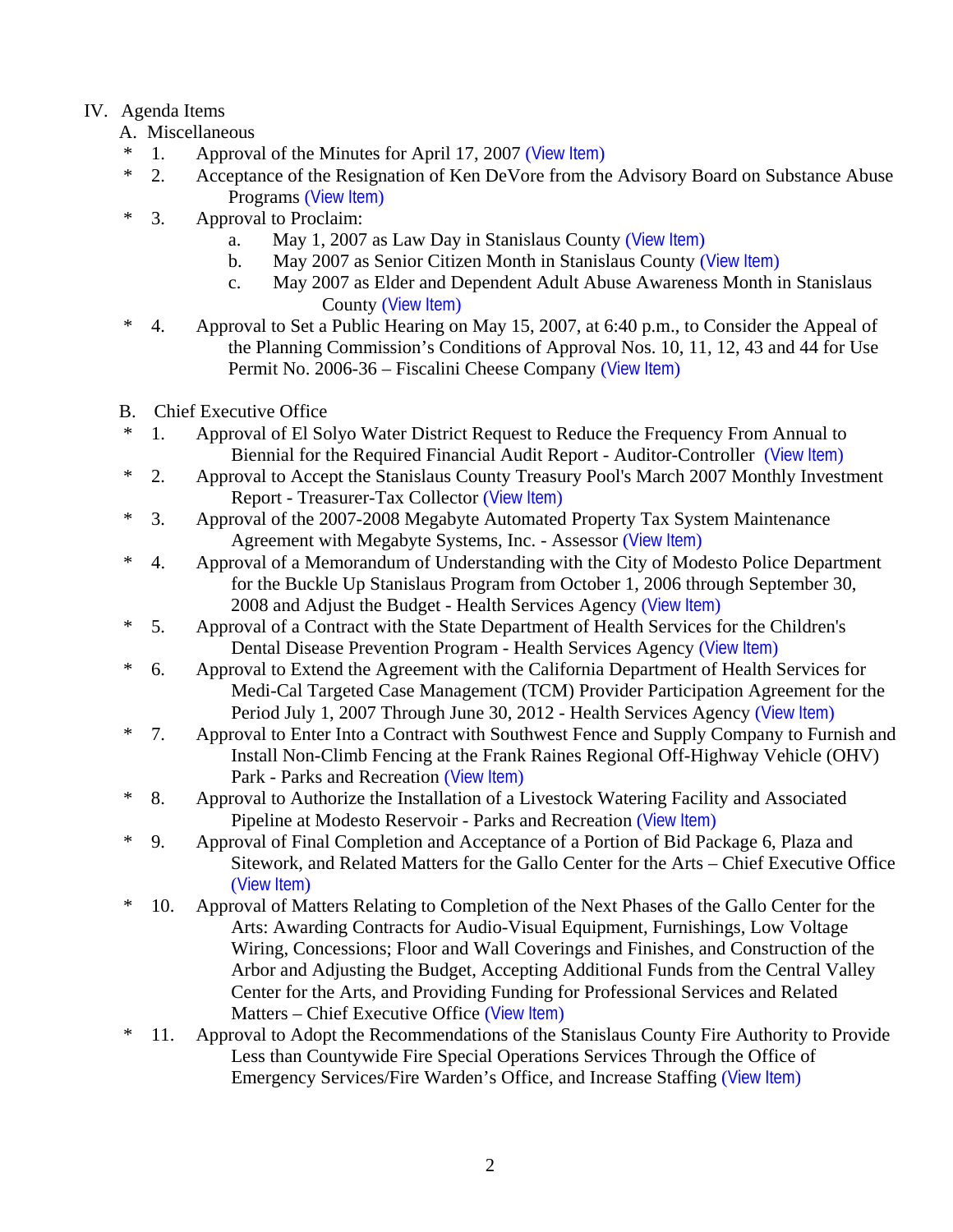- C. Department of Public Works
- \* 1. Approval to Hold a Bike Race on Kiernan Avenue, Dunn Road, Bacon Road, Beckwith Road, and Jackson Road in the Salida Area on May 20, 2007 ([View Item](http://www.co.stanislaus.ca.us/bos/agenda/2007/20070424/C01.pdf))
- \* 2. Approval to Consider and Adopt a Resolution of Necessity to Acquire Real Property or Interest in Real Property by Eminent Domain for the State Route 219 Widening Project, Parcel Owner H. L. and Ward B. Rumble, Incorporated, a California Corporation, APN: 135-044-001 ([View Item](http://www.co.stanislaus.ca.us/bos/agenda/2007/20070424/C02.pdf))
- \* 3. Approval to Consider and Adopt a Resolution of Necessity to Acquire Real Property or Interest in Real Property by Eminent Domain for the State Route 219 Widening Project, Parcel Owner Dolores Janet Zambruno, et al, APN: 136-033-013 ([View Item](http://www.co.stanislaus.ca.us/bos/agenda/2007/20070424/C03.pdf))
- \* 4. Approval to Consider and Adopt a Resolution of Necessity to Acquire Real Property or Interest in Real Property by Eminent Domain for the State Route 219 Widening Project, Parcel Owner John R. Regusci, et ux, APN: 136-033-029 ([View Item](http://www.co.stanislaus.ca.us/bos/agenda/2007/20070424/C04.pdf))
- \* 5. Approval and Acceptance of the Subdivision Improvements for Hillsborough Estates Subdivision (in east Oakdale) ([View Item](http://www.co.stanislaus.ca.us/bos/agenda/2007/20070424/C05.pdf))
- \* 6. Authorization to Summarily Vacate all Rights or Interests Offered to the Public for Dedication in Lot 17 for Storm Drainage Purposes in Hillsborough Estates Subdivision (East Oakdale) ([View Item](http://www.co.stanislaus.ca.us/bos/agenda/2007/20070424/C06.pdf))
- \* 7. Approval to Adopt Plans and Specifications for the Carver Road Realignment at Ladd Road Project; and, Approval to Set the Bid Opening Date and Time for June 6, 2007, at 2:30 P.M. ([View Item](http://www.co.stanislaus.ca.us/bos/agenda/2007/20070424/C07.pdf))
- \* 8. Approval of Purchase Agreement to Acquire Road Right-of-Way on the North Side of Hatch Road between Clinton Road and Washington Road from Jorge and Sylvia Sotelo for the PFF (Public Facility Fee) Left Turn Channelization Project ([View Item](http://www.co.stanislaus.ca.us/bos/agenda/2007/20070424/C08.pdf))
- \* 9. Approval to Adopt Plans and Specifications for the 2007 Rubberized Chip Seal Program; and, Approval to Set the Bid Opening Date and Time for June 13, 2007, at 2:00 P.M. ([View Item](http://www.co.stanislaus.ca.us/bos/agenda/2007/20070424/C09.pdf))
- \* 10. Approval to Consider and Adopt a Resolution to Authorize the Public Works Director to Execute Program Supplement Funding Agreements on Behalf of the County for Projects Funded by the Federal Highway Administration (FHWA) and the California Department of Transportation (Caltrans) ([View Item](http://www.co.stanislaus.ca.us/bos/agenda/2007/20070424/C10.pdf))
- \* 11. Approval of the Master Agreement with the Department of Transportation (Caltrans) as the Administrating State Agency for Federal-Aid Projects ([View Item](http://www.co.stanislaus.ca.us/bos/agenda/2007/20070424/C11.pdf))
- \* 12. Approval to Adopt Plans and Specifications for the Albers Road at Dusty Lane Intersection Project; and, Approval to Set the Bid Opening Date and Time for June 6, 2007, at 2:00 P.M. ([View Item](http://www.co.stanislaus.ca.us/bos/agenda/2007/20070424/C12.pdf))
- D. Department of Planning and Community Development
- \* 1. Approval to Rescind All or a Portion of Williamson Act Contract No. 1969-0428 and 1971- 0244 (Milton Road, North of Oakdale) and Approve a New Contract Pursuant to Minor Lot Line Adjustment 2007-06 (VanVliet-Howell) and Authorize the Planning Director to Execute a New Contract ([View Item](http://www.co.stanislaus.ca.us/bos/agenda/2007/20070424/D01.pdf))
	- 2. Approval of Amendment Number 1 to the Salida Community Plan Update and Specific Plan Processing Guidance Package and Cost Recovery Agreement, Approval of Amendment Number 5 for the Goodwin Consulting Contract for Financial Services, and Approval of a Contract for EMC Planning for Planning Services ([View Item](http://www.co.stanislaus.ca.us/bos/agenda/2007/20070424/D02.pdf))
- E. County Counsel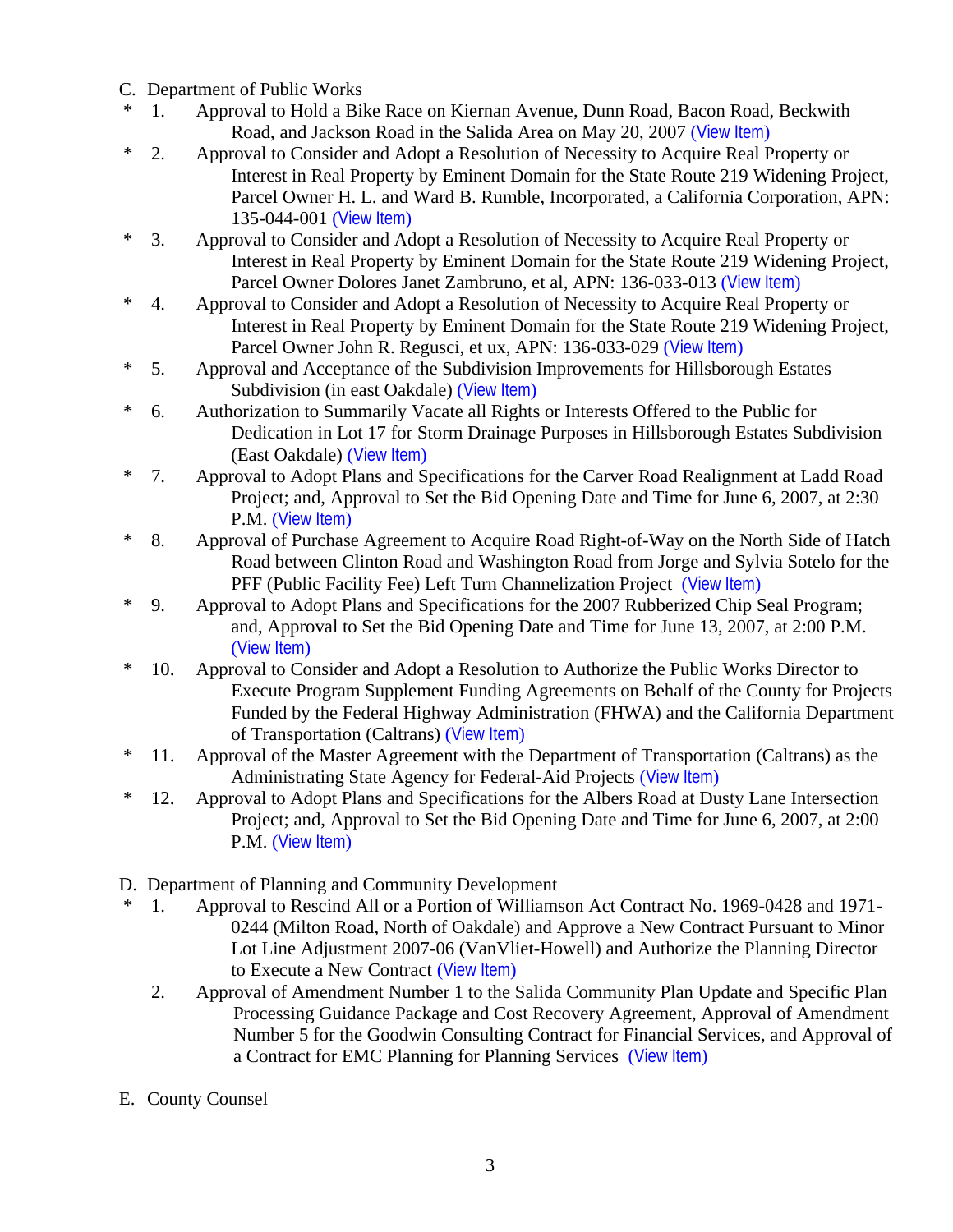## V. Scheduled Matters

- 9:20 a.m. Public Hearings for the Consideration of Fees for the Sheriff's Department:
	- A. Approval to Introduce and Waive the First Reading of an Ordinance to Amend Existing Fees for the Coroner's Office in the Sheriff's Department ([View Item](http://www.co.stanislaus.ca.us/bos/agenda/2007/20070424/PH920a.pdf))
	- B. Approval to Introduce and Waive the First Reading of an Ordinance to Establish Fees Relating to Vehicle Releases in the Sheriff's Department ([View Item](http://www.co.stanislaus.ca.us/bos/agenda/2007/20070424/PH920b.pdf))
	- C. Approval to Introduce and Waive the First Reading of an Ordinance to Establish Fees for the Jail Alternatives Program in the Sheriff's Department ([View Item](http://www.co.stanislaus.ca.us/bos/agenda/2007/20070424/PH920c.pdf))
- 9:25 a.m. Public Hearings for the Consideration of Fees for the Department of Agriculture and Weights and Measures:
	- A. Approval to Introduce and Waive the First Reading of an Ordinance Establishing Fees Relating to the Areas of Agricultural Registration and Notification and Vertebrate Pest Control for the Department of Agriculture and Weights and Measures ([View Item](http://www.co.stanislaus.ca.us/bos/agenda/2007/20070424/PH925a.pdf))
	- B. Approval to Introduce and Waive the First Reading of an Ordinance Adding and Increasing Existing Fees for the Department of Agricultural and Weights and Measures ([View Item](http://www.co.stanislaus.ca.us/bos/agenda/2007/20070424/PH925b.pdf))
	- C. Approval to Introduce and Waive the First Reading of an Ordinance Amending Chapter 9.82 "Applied Labor Rate" of the Stanislaus County Code Based on Commercial and Non-Commercial Device Testing Fees for the Department of Agriculture and Weights and Measures ([View Item](http://www.co.stanislaus.ca.us/bos/agenda/2007/20070424/PH925c.pdf))
- 9:30 a.m. Public Hearing to Consider an Appeal of Planning Commission's Denial for Parcel Map Application No. 2006-47 and Variance Application No. 2006-04 - Grewal, a Request to Create a 41.5 +/- Acre Parcel and a 22 +/- Acre Parcel from a 63.5+/- Acre Parcel in the A-2-40 (General Agriculture) Zoning District. A Variance has been Requested Since the 22+/- Acre Parcel is Less than the Required 40-Acre Minimum Zoning Requirement for the Proposed Project. The Property is Located on the North and South Sides of Spencer Road, East of McCracken Road and West of Highway 33, South of Vernalis. A Negative Declaration Will Be Considered ([View Item](http://www.co.stanislaus.ca.us/bos/agenda/2007/20070424/PH930.pdf))
- 9:35 a.m. Public Hearing Pursuant to Section 1442.5 of the Health and Safety Code to Consider the Approval of the Negotiation and Sale of Stanislaus Behavioral Health Center, Including the Operations, Real Property, Improvements and Equipment, and Potential Service Level Changes for County-Operated Acute Psychiatric Inpatient Services; and Proceed with the Request for Proposal Process in Accordance with Section 25515 of the Government Code ([View Item](http://www.co.stanislaus.ca.us/bos/agenda/2007/20070424/PH935.pdf))